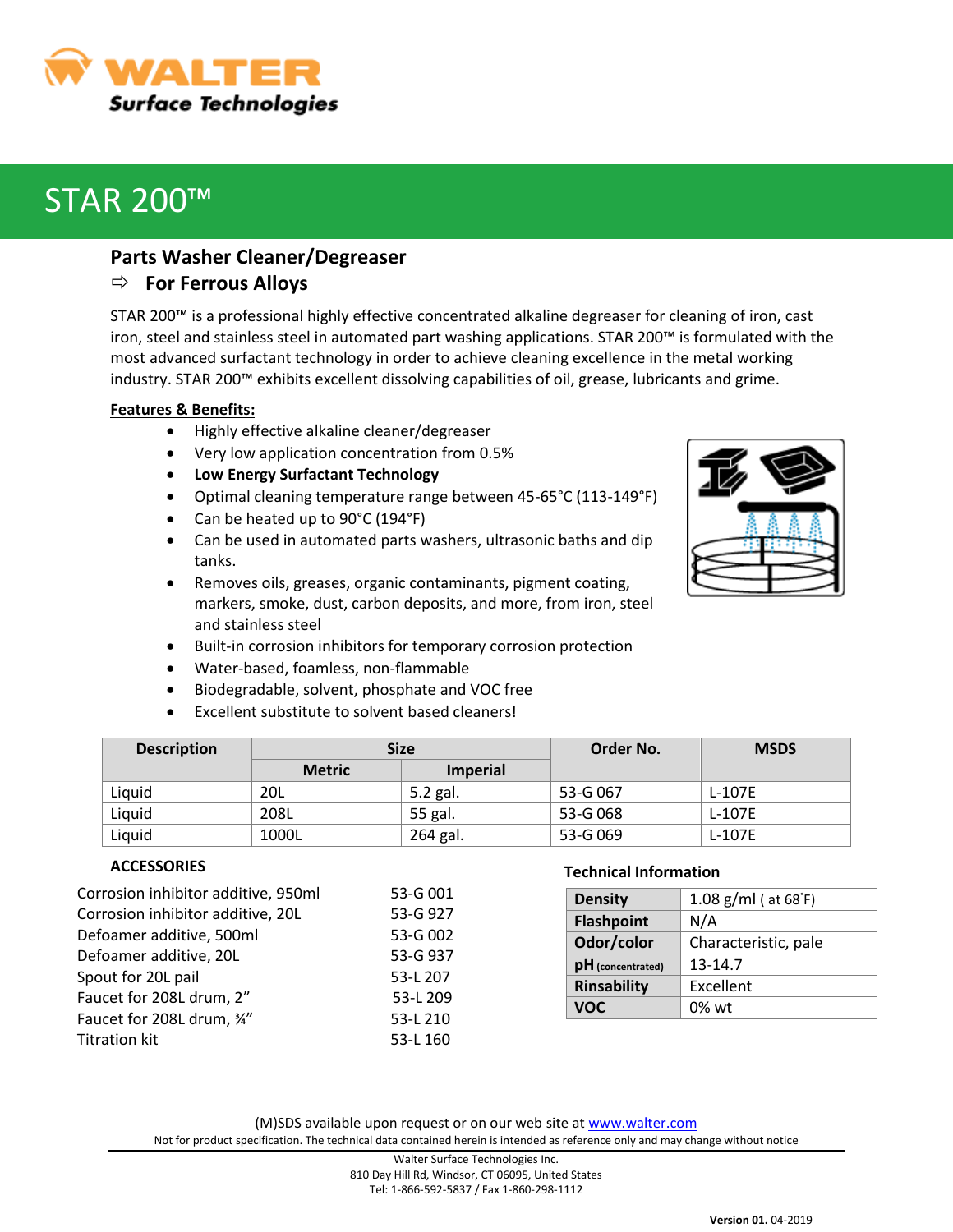

# STAR 200™

# **Parts Washer Cleaner/Degreaser For Ferrous Alloys**

## **Application dilution chart:**

| Equipment         | <b>Dilution</b> | <b>Dilution</b> | <b>Application</b>                | <b>Material</b>                  |
|-------------------|-----------------|-----------------|-----------------------------------|----------------------------------|
|                   | ratio           | %               |                                   |                                  |
| Automated         | $1:200 -$       | $0,5% -$        | Cleaning and degreasing of        | Steel, Stainless Steel, Plastics |
| Parts             | 1:5             | 20%             | parts with light to heavy organic |                                  |
| Washers           |                 |                 | contaminants                      |                                  |
| <b>Ultrasonic</b> | $1:200 -$       | $0,5% -$        | Removal of light to heavy         | Steel, Stainless Steel, Plastics |
| <b>Baths</b>      | 1:5             | 20%             | organic contaminants              |                                  |
| Dip Tanks         | $1:10 -$        | $10% -$         | Soaking of light and heavy        | Steel, Stainless Steel, Plastics |
|                   | Pure            | Pure            | organic contaminants              |                                  |

| <b>Dilution Chart</b> |                 |                  |                     |  |  |
|-----------------------|-----------------|------------------|---------------------|--|--|
|                       | <b>Dilution</b> | ml of cleaner/   | fl. oz. of cleaner/ |  |  |
| <b>Dilution ratio</b> | %               | 1L of water      | 1 gal of water      |  |  |
| 1:200                 | 0.5%            | 5ml              | 0,6 fl. oz.         |  |  |
| 1:100                 | 1%              | 10 <sub>ml</sub> | 1,3 fl. oz.         |  |  |
| 1:50                  | 2%              | 20 <sub>ml</sub> | 2,6 fl. oz.         |  |  |
| 1:40                  | 2,5%            | 25ml             | 3,2 fl. oz.         |  |  |
| 1:30                  | 3,3%            | 33ml             | 4,3 fl. oz.         |  |  |
| 1:20                  | 5%              | 50 <sub>ml</sub> | 6,4 fl. oz.         |  |  |
| 1:10                  | 10%             | 100ml            | 12,8 fl. oz.        |  |  |
| 1:5                   | 20%             | 200ml            | 25,6 fl. oz.        |  |  |
| 1:2                   | 50%             | 500ml            | 64 fl. oz.          |  |  |